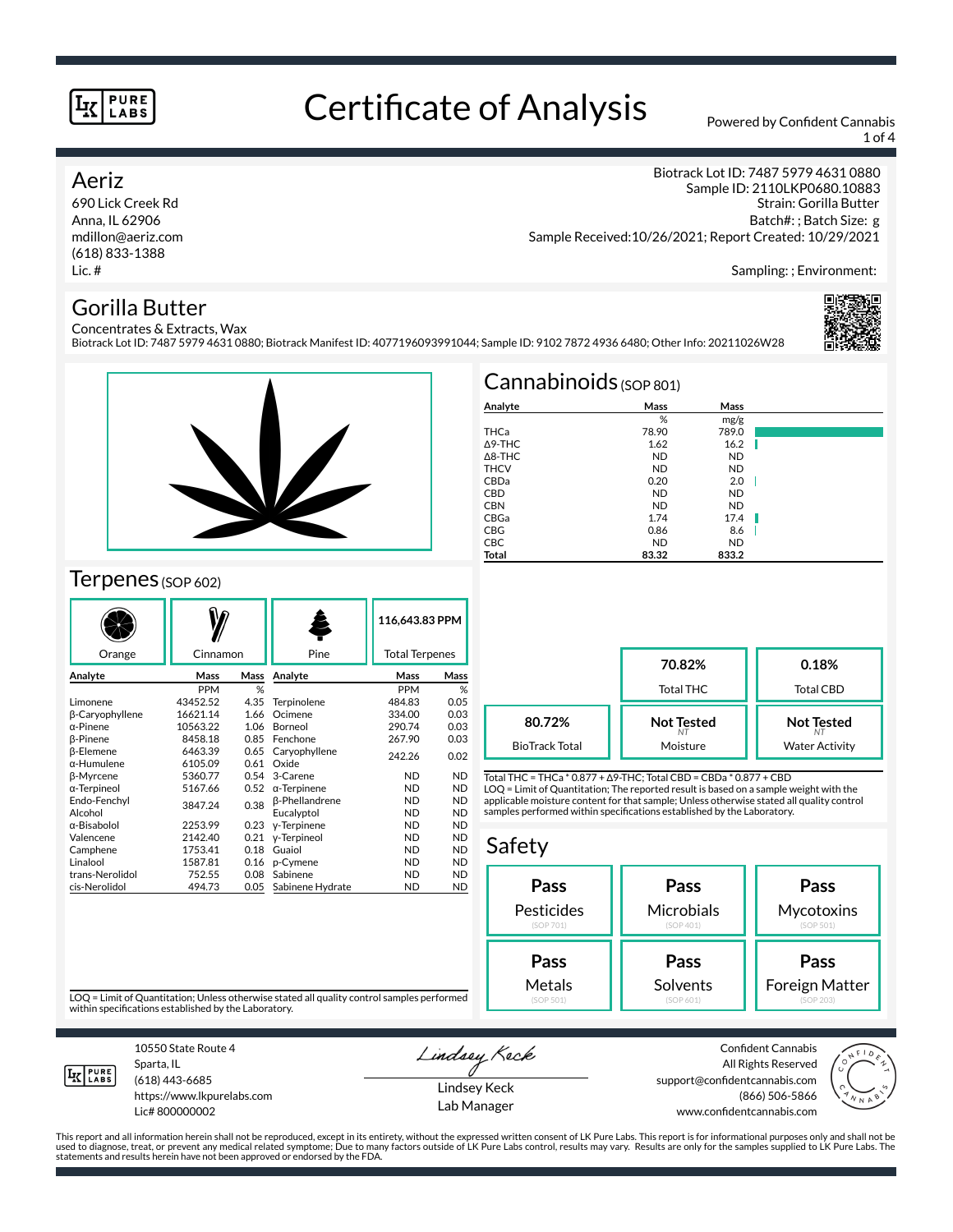# Certificate of Analysis Powered by Confident Cannabis

2 of 4

## Aeriz

690 Lick Creek Rd Anna, IL 62906 mdillon@aeriz.com (618) 833-1388 Lic. #

Biotrack Lot ID: 7487 5979 4631 0880 Sample ID: 2110LKP0680.10883 Strain: Gorilla Butter Batch#: ; Batch Size: g Sample Received:10/26/2021; Report Created: 10/29/2021

Sampling: ; Environment:

# Gorilla Butter

Concentrates & Extracts, Wax Biotrack Lot ID: 7487 5979 4631 0880; Biotrack Manifest ID: 4077196093991044; Sample ID: 9102 7872 4936 6480; Other Info: 20211026W28

| <b>Pesticides</b> |     |       |      | Pass          | <b>Microbials</b>                                                                                                                                   |            |            | Pass          |
|-------------------|-----|-------|------|---------------|-----------------------------------------------------------------------------------------------------------------------------------------------------|------------|------------|---------------|
| Analyte           | LOQ | Limit | Mass | <b>Status</b> | Analyte                                                                                                                                             | Limit      | Mass       | <b>Status</b> |
|                   |     |       |      |               |                                                                                                                                                     | CFU/g      | CFU/g      |               |
|                   |     |       |      |               | Aerobic Bacteria                                                                                                                                    | 10000      | ND.        | Pass          |
|                   |     |       |      |               | Bile-Tolerant Gram-Negative Bacteria                                                                                                                | 100        | <b>ND</b>  | Pass          |
|                   |     |       |      |               | Coliforms                                                                                                                                           | 100        | <b>ND</b>  | Pass          |
|                   |     |       |      |               | E. Coli                                                                                                                                             | $\circ$    | <b>ND</b>  | Pass          |
|                   |     |       |      |               | Salmonella                                                                                                                                          | $\circ$    | <b>ND</b>  | Pass          |
|                   |     |       |      |               | Yeast & Mold                                                                                                                                        | 1000       | <b>ND</b>  | Pass          |
|                   |     |       |      |               | TNTC = Too Numerous to Count; Unless otherwise stated all quality control samples<br>performed within specifications established by the Laboratory. |            |            |               |
|                   |     |       |      |               | <b>Heavy Metals</b>                                                                                                                                 |            |            | Pass          |
|                   |     |       |      |               | Analyte                                                                                                                                             | LOO        | Mass       | <b>Status</b> |
|                   |     |       |      |               |                                                                                                                                                     | <b>PPM</b> | <b>PPM</b> |               |
|                   |     |       |      |               | Arsenic                                                                                                                                             |            | <b>ND</b>  | Pass          |

LOQ = Limit of Quantitation; Unless otherwise stated all quality control samples performed within specifications established by the Laboratory.

| Mycotoxins   |     |       |            | Pass        |
|--------------|-----|-------|------------|-------------|
| Analyte      | LOC | Limit |            | Mass Status |
|              | PPB | PPB   | <b>PPB</b> |             |
| <b>B1</b>    |     | 0.10  | <b>ND</b>  | Pass        |
| <b>B2</b>    |     | 0.10  | <b>ND</b>  | Pass        |
| G1           |     | 0.10  | <b>ND</b>  | Pass        |
| G2           |     | 0.10  | <b>ND</b>  | Pass        |
| Ochratoxin A |     | 0.10  | <b>ND</b>  | Pass        |

Cadmium ND Pass<br>
Chromium ND Pass Chromium Pass Lead **ND** Pass Mercury **ND** Pass

LOQ = Limit of Quantitation; Unless otherwise stated all quality control samples<br>performed within specifications established by the Laboratory.

LOQ = Limit of Quantitation; Unless otherwise stated all quality control samples performed within specifications established by the Laboratory.

10550 State Route 4 Sparta, IL (618) 443-6685

**LK** LABS

Lic# 800000002

https://www.lkpurelabs.com

Lindsey Keck

Confident Cannabis All Rights Reserved support@confidentcannabis.com (866) 506-5866 www.confidentcannabis.com



Lindsey Keck Lab Manager

This report and all information herein shall not be reproduced, except in its entirety, without the expressed written consent of LK Pure Labs. This report is for informational purposes only and shall not be<br>used to diagnos statements and results herein have not been approved or endorsed by the FDA.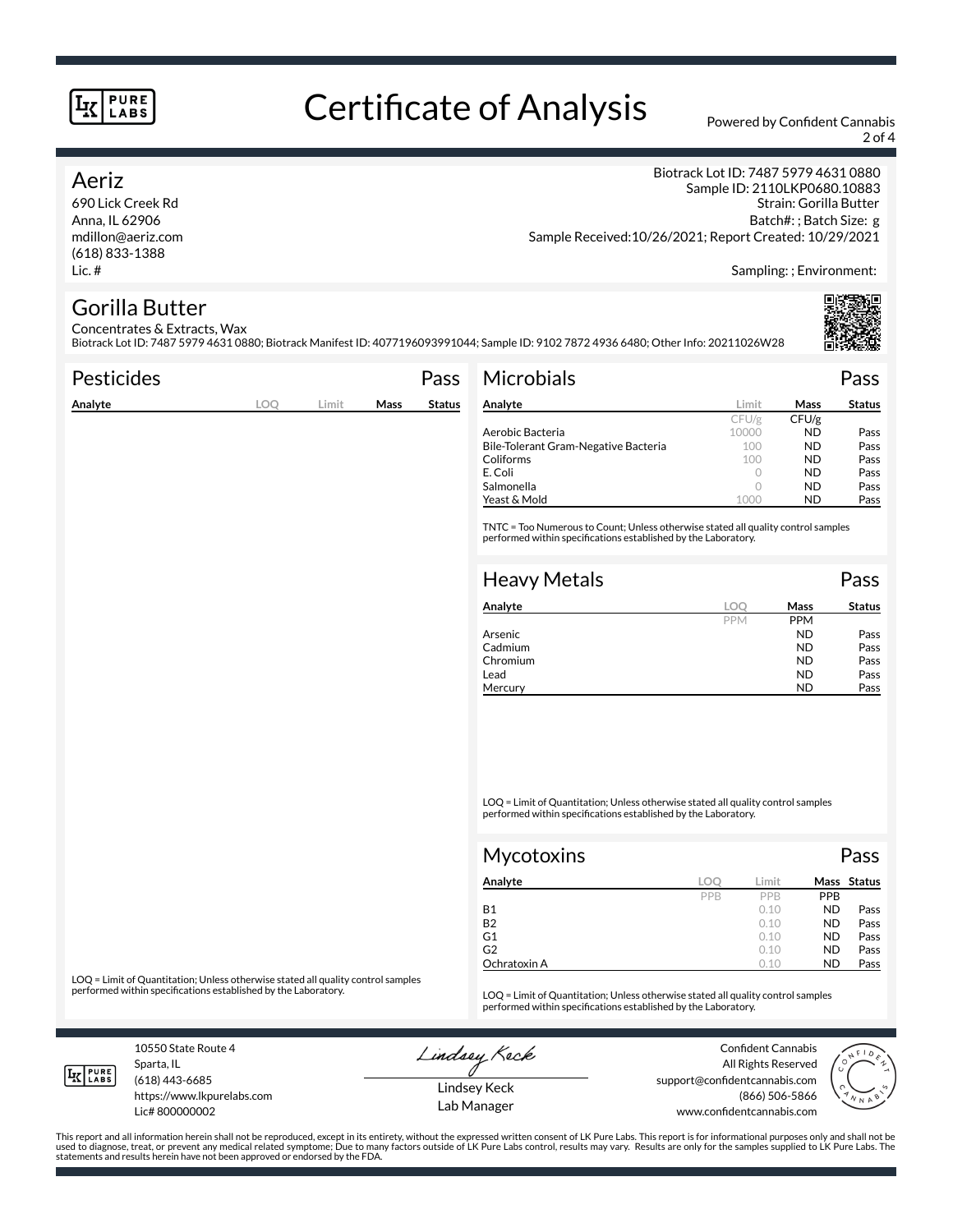# Certificate of Analysis Powered by Confident Cannabis

3 of 4

## Aeriz

690 Lick Creek Rd Anna, IL 62906 mdillon@aeriz.com (618) 833-1388 Lic. #

Biotrack Lot ID: 7487 5979 4631 0880 Sample ID: 2110LKP0680.10883 Strain: Gorilla Butter Batch#: ; Batch Size: g Sample Received:10/26/2021; Report Created: 10/29/2021

Sampling: ; Environment:

# Gorilla Butter

Concentrates & Extracts, Wax Biotrack Lot ID: 7487 5979 4631 0880; Biotrack Manifest ID: 4077196093991044; Sample ID: 9102 7872 4936 6480; Other Info: 20211026W28

## Residual Solvents Pass



| LOO        | Limit      | Mass       | <b>Status</b> |
|------------|------------|------------|---------------|
| <b>PPM</b> | <b>PPM</b> | <b>PPM</b> |               |
|            |            | <b>ND</b>  | Tested        |
|            |            | <b>ND</b>  | Tested        |
|            |            | <b>ND</b>  | Tested        |
|            |            | <b>ND</b>  | Tested        |
|            |            | <b>ND</b>  | Tested        |
|            |            | ND         | Tested        |
|            |            | ND         | Tested        |
|            |            | ND         | Tested        |
|            |            | ND         | Tested        |
|            |            | ND         | Tested        |
|            |            | ND         | Tested        |
|            |            | ND         | Tested        |
|            |            | ND         | Tested        |
|            |            | <b>ND</b>  | Tested        |
|            |            | <b>ND</b>  | Tested        |
|            |            | ND         | Tested        |
|            |            |            |               |

LOQ = Limit of Quantitation; Unless otherwise stated all quality control samples performed within specifications established by the Laboratory.



Sparta, IL (618) 443-6685 https://www.lkpurelabs.com

10550 State Route 4

Lic# 800000002

Lindsey Keck

Lindsey Keck Lab Manager

Confident Cannabis All Rights Reserved support@confidentcannabis.com (866) 506-5866 www.confidentcannabis.com



This report and all information herein shall not be reproduced, except in its entirety, without the expressed written consent of LK Pure Labs. This report is for informational purposes only and shall not be<br>used to diagnos